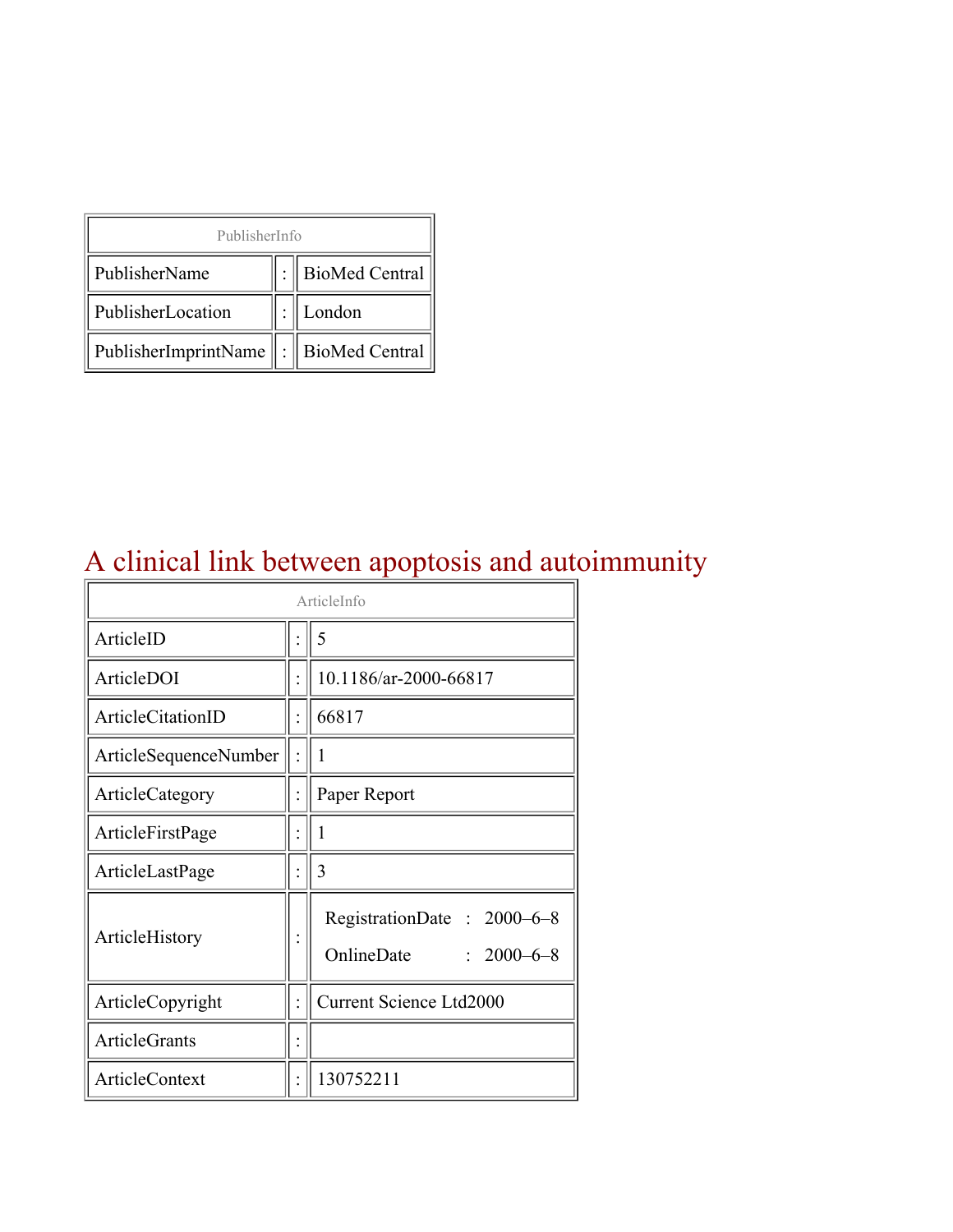#### Keywords

Apoptosis, autoantibodies, autoantigen, MCTD, Raynaud's phenomenon, SLE, U1 snRNP

### Context

he U1-70 kDa protein is one of the major autoantigenic components in the U1 small nuclear RNP complex (U1 snRNP). Autoantibodies recognizing this protein are primarily present in systemic lupus erythematosus (SLE) and SLE overlap diseases, such as mixed connective tissue disease (MCTD). Previous studies have suggested that a correlation exists between the clinical features of the patient and the immunodominant epitope that is recognized. It has also been suggested that apoptotic modifications of autoantigens may trigger the develop- ment of autoimmunity. The U1-70 kDa protein can be cleaved during apoptosis in different ways. Apoptosis induced by UV irradiation produces a 40 kDa cleavage product, while metal-catalyzed oxidative cleavage produces apoptotic fragments of 33 to 38 kDa. The latter products could be formed during ischemia-reperfusion in Raynaud's phenomenon (RP), while the former product could arise in photosensitive lupus patients. To test whether preferential recognition of the 40 kDa apoptotic product would occur in patients with sun-sensitive cutaneous lupus, but not in patients with RP and vice versa (whether the 33-38 kDa products would be preferentially recognized by autoantibodies in patients with RP, but not in UV-sensitive patients).

# Significant findings

Patients with lupus skin disease preferentially recognized the 40 kDa apoptotic fragment as compared to patients with no skin disease. This difference was statistically significant, and not apparent between the RP group and the non-RP group. Conversely, the oxidatively produced 33-38 kDa fragments were preferentially recognized by the RP group as compared to the group without RP. This correlation was not found in the skin disease group as compared to the no skin disease group.

## Comments

It has been hypothesized already for some years that autoantibody production might be linked to the immune presentation of modified forms of autoantigens. In particular, several reports have shown that